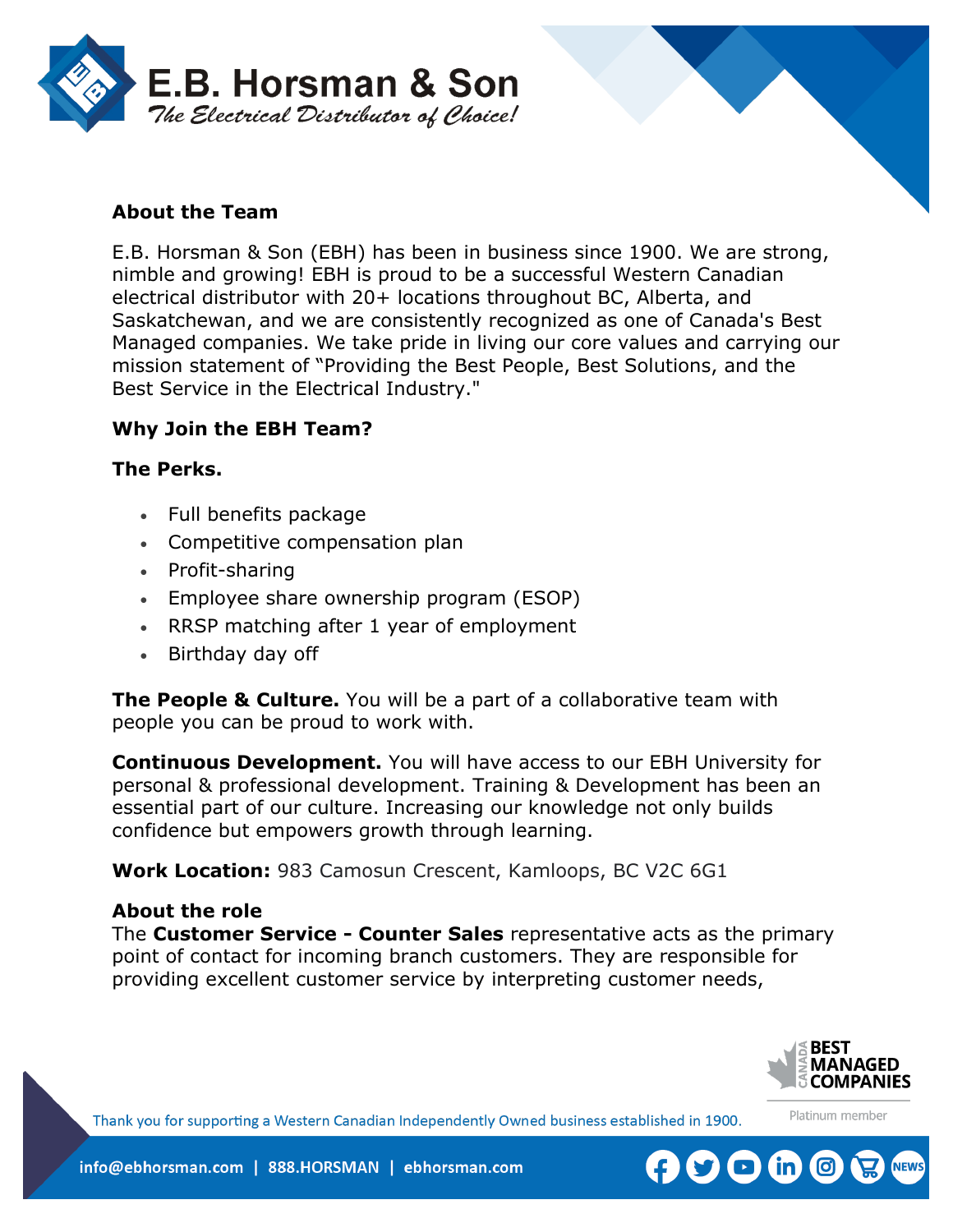

troubleshooting issues, ensuring order accuracy and recommending products and solutions

# **Position Type/Schedule**

This role will be onsite based out of the branch location. This is a full-time position, Monday-Friday. 40 hours per week.

## **What are the Key Accountabilities?**

- **Team player.** Being supportive and working collaboratively in a team environment.
- **Customer service orientated.** Providing excellent customer service is key for this role as it will require maintaining and building customer relations through product quotations and sales.
- **Detail orientated.** Generates, modifies, and checks sales orders and correctly fills out applicable documentation.
- **Communicator.** Strong verbal and written communication with our customers and staff.
- **Organized.** Being organized is key due to the high volume of customer requests that will require you to adjust and work through interruptions.
- **Comfortable with technology.** This role requires using the phone, computer, and our POS system.

## **What You'll Bring To This Role?**

- 2+ years of customer service experience
- Ability to use upper body full range of motion for wire cutting and hauling
- Basic mathematical skills with the ability to calculate simple equations mentally



Platinum member

Thank you for supporting a Western Canadian Independently Owned business established in 1900.